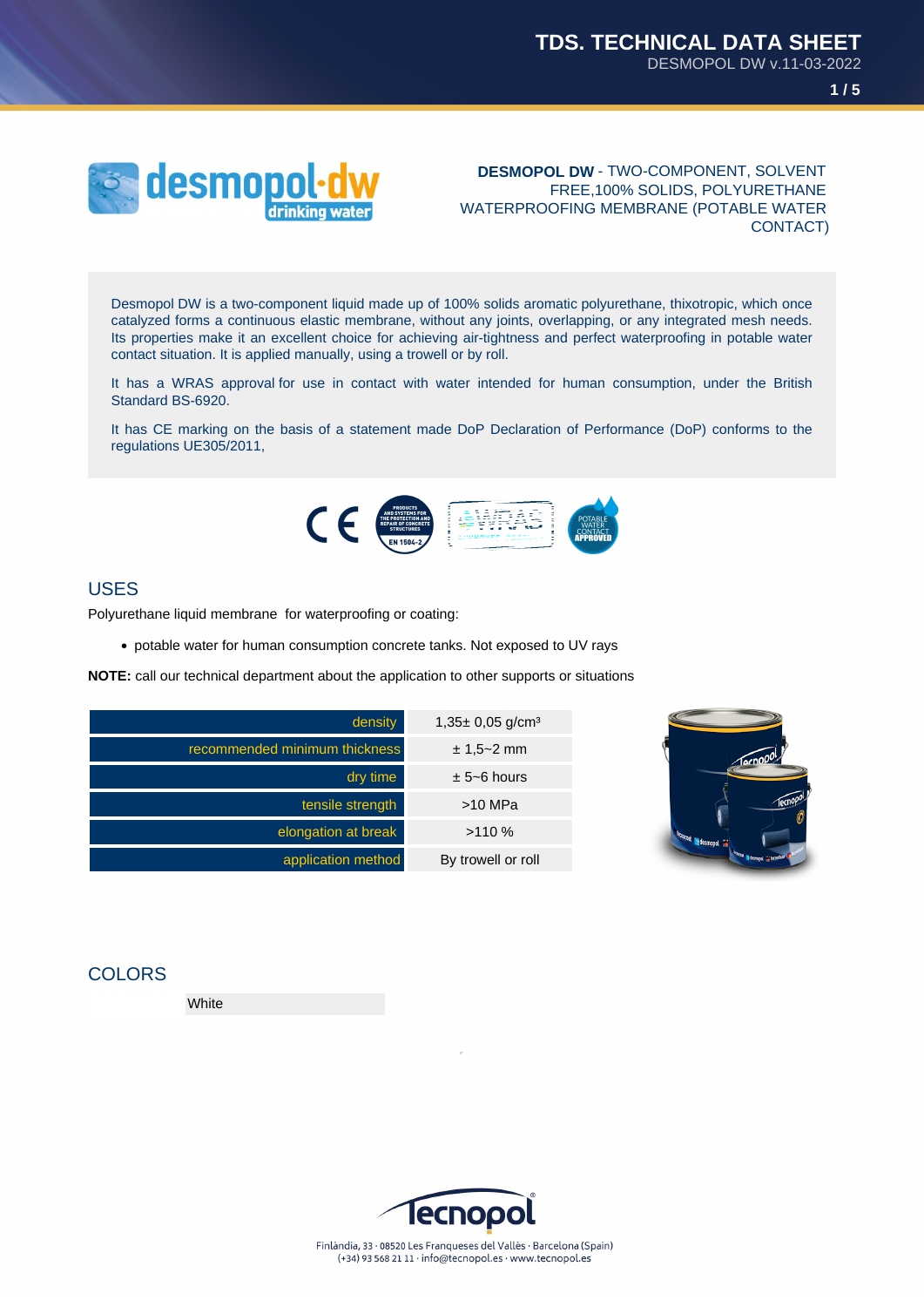**2 / 5**

# GENERAL FEATURES

- Desmopol DW is an elastic, aromatic, thixotropic and wear-resistant membrane that, once cured, offers great stability, durability, and waterproof performance
- Desmopol DW is an aromatic membrane (not exposition to UV rays)
- Don't add solvent or another similar liquid to reduce viscosity.
- It can be applied for drinking water tanks (**WRAS approval under BS-6920 "Suitability of non-metallic products for use in contact with water intended for human consumption with regards to their effect on the quality of the water", NSF International Laboratories**). Check and confirm the availability.
- Thanks to its versatility Desmopol DW adapts to any surface, making it the ideal product for application on uneven surfaces and in areas of any shape, whether curved or squared.
- No surface reinforcement is required, only singular points of encounters with other building elements
- Desmopol DW membrane requires to be applied in coats of 1 mm.(40 mils) of thickness each; recommended minimum total thickness, 1,5 mm.(60 mils) ( total consumption:  $\pm 2.05$  kg/m<sup>2</sup>)
- Applying Desmopol DW saves in seals and any other kind of joins, as the finish is uniform and makes up a single layer, providing a surface with optimum maintenance and cleaning properties.
- If there is humidity or moisture in the substrate at the time of application, check the technical specifications of our primers where the maximum support humidity ranges are specified.
- Desmopol DW resists water temperatures between -20ºC and +60ºC. (maximum temperature +80ºC only during 24 hours)
- The repairs are easily localizable and are easy to carry out (see "REPAIR AND OVERLAPS PROCEDURES")

# THICKNESS AND YIELD RECOMMENDED

The recommended thickness is up to 1,5 to 2 mm (60-80 mils), so the consumption must be: 2,05 to 2,75 kg/m².

### PACKAGING

Metal tins of: 12,2 kg+2,8 kg

# SHELF LIFE

12 months at temperatures between 41 to 95 ªF (5°C to 35°C), provided it is stored in a dry place, keep away from direct sunlight, extreme heat, cold, or moisture. Once the tin has been opened, the product must be used immediately.

# APPLICATION METHOD

In general, you should take the following factors:

- Surface reparation ( fill the cracks and fissures, remove old existing waterproofing paints...).
- Clean up the surface, removing dust, oils and grasses, and existing chippings.
- Support will be strong and dry.
- The supports must be firm and dry. No moisture or humidity inside or by capillarity from the backfill.

You can apply Desmopol DW liquid waterproofing membrane over several supports and materials. Below we set out the application on concrete, for other surfaces not described, please call our technical department.

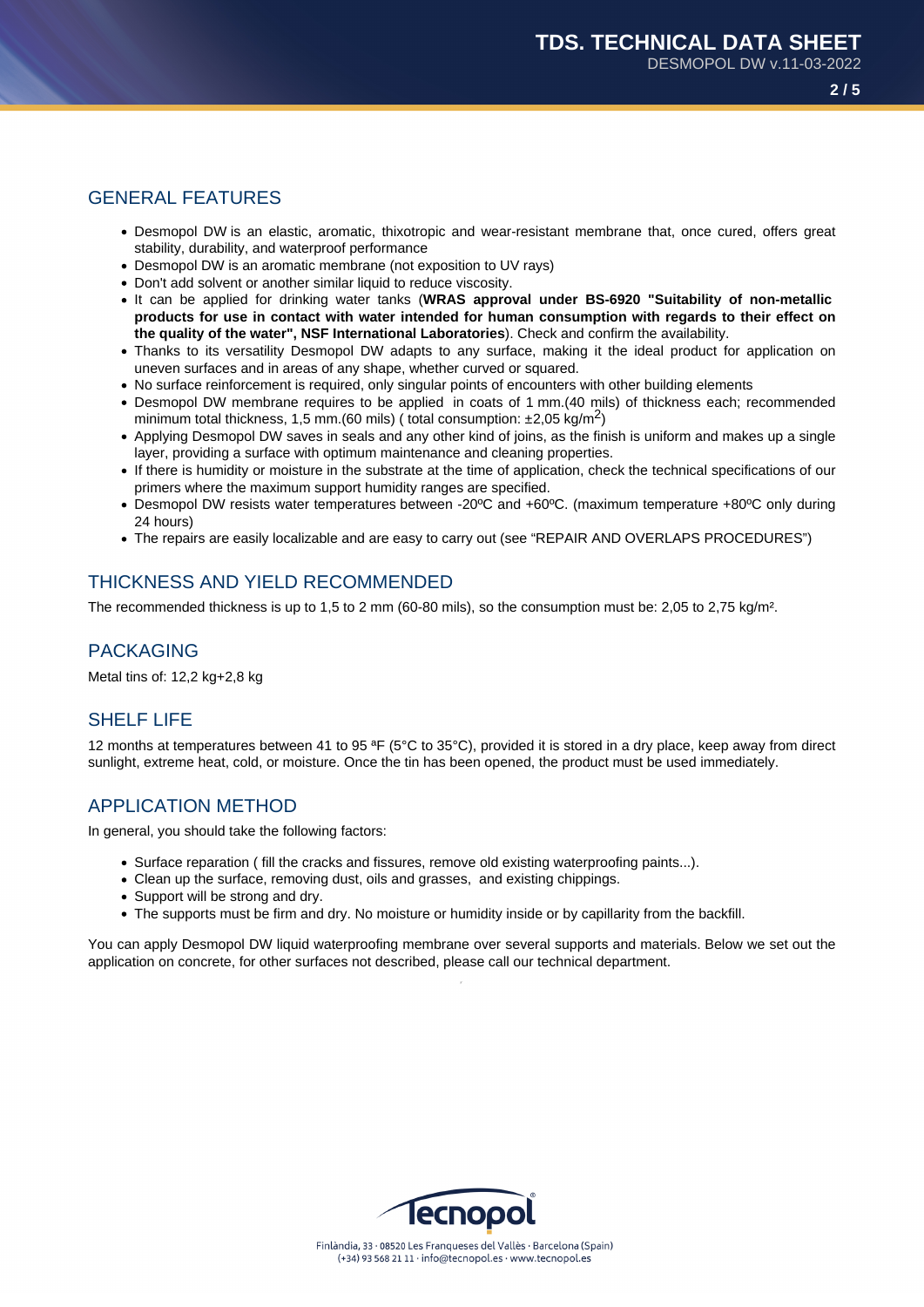#### **Concrete substrate**

- concrete should be completely cured (concrete curing takes 28 days) or, in any case, the maximum level of humidity allowed for the substrate should be verified, depending on the primer used.
- any concrete latencies or release agents should be eliminated and an open-pore surface achieved by grit blasting, milling, or sanding.
- any cracks and damaged areas must be repaired using an epoxy mortar, mixing our epoxy resin PRIMER EP-1020 with SILICA SAND (ratio of  $\pm 1:4$ ), or the same resin mixed with calcium carbonate (ratio of  $\pm 1:2$ ).
- MASTIC PU must be used on fissures or small cracks in the surface.
- existing joints or seals: remove the old material, clean up and fill with MASTIC PU and TECNOBAND 100 matting.
- next, clean up well and eliminate all contaminants from the elements, such as dust or chippings, using dry methods preferably.
- apply the primer resin in the conditions and the parameters indicated in the technical specifications for these products. On concrete, we recommended these primers: PRIMER PU-1050 / PRIMER EPw-1070 / PRIMER PUc-1050 /PRIMER WET. See the TDS of each product before the application
- apply DesmopolDW polyurethane membrane (according to the following methodology)

### APPLICATION

Once the surface preparation and primer application are done, as conditions, proceed to the extent of the polyurethane membrane, using this method:

#### **By layers application**

- Open the Desmopol DW metal tins (comp A. and comp B.), mix and stir up to homogenize using an electric mixer, medium speed
- Extended the first coat using a short hair roller, maximum thickness 1,0 mm, (applying the material without dilution)
- Wait for complete drying (depend on the weather conditions), about 5~6 hours
- Then, apply the next coat, in the same way as above
- Repeat this process as many times as necessary to achieve the desired or recommended thickness.
- two days after finishing application, clean up the surface, using a neutral soap
- wait for 6 days from the application, to fill completely with water

### REPAIR AND OVERLAPS PROCESSES

#### **REPAIR**

In cases where the membrane repair by accidental causes, or assembly procedures not covered installations, shall be as follows:

- cut, removal of the affected area and/or damaged surface
- sanding this area extending about 20~30 cm. around the perimeter, for overlapping security
- cleaning (vacuuming) of waste generated (powder, dust...); if it's possible don't use water, and if used, support humidity value; ketones applicability based solvents for reducing this type of surface cleaning
- apply a thin layer (100-150 g/m<sup>2</sup>) of polyurethane resin PRIMER PU-1050, PRIMER EPw-1070
- light spread SILICA SAND over the wet primer applied before

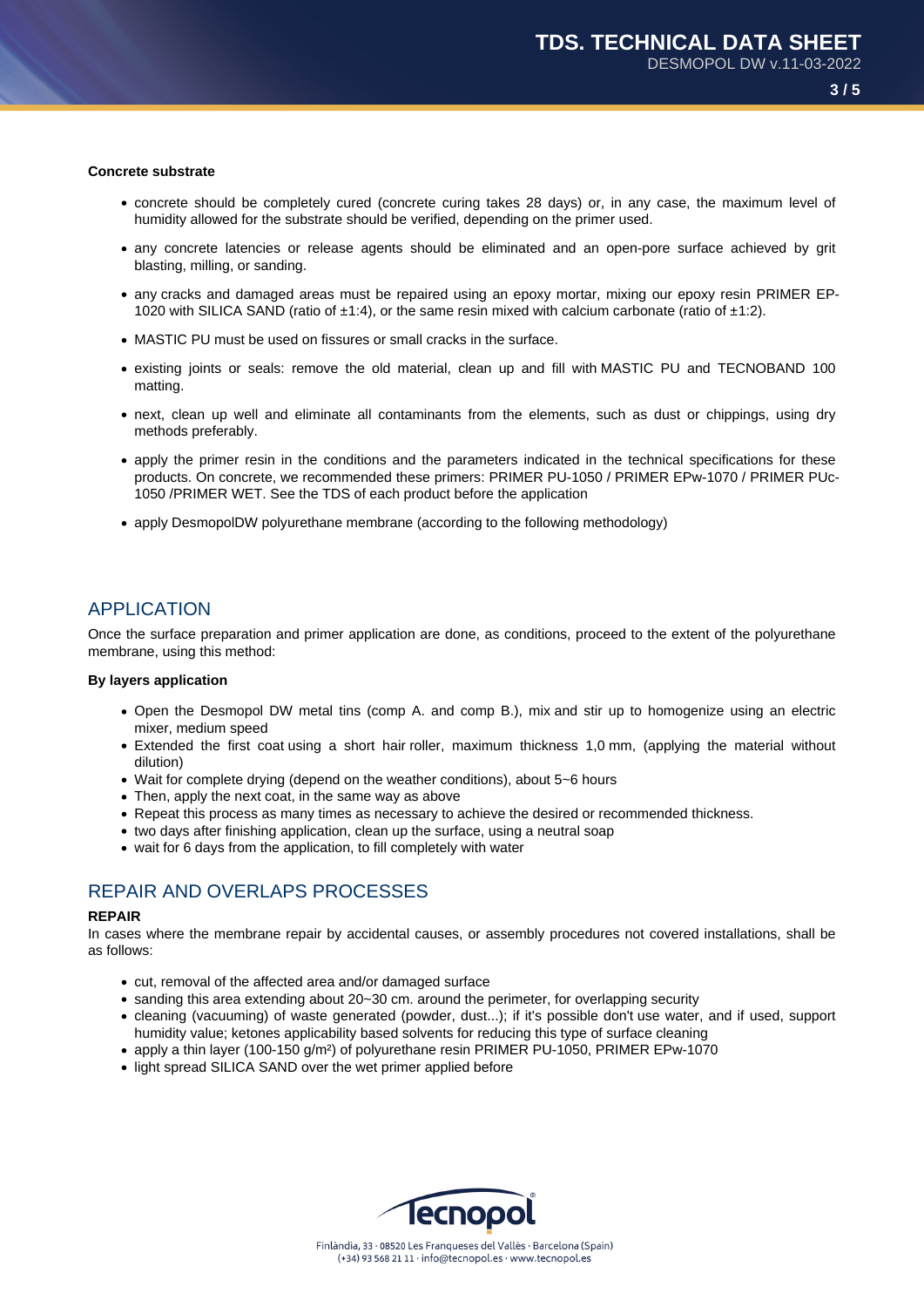**4 / 5**

- wait for the total drying
- apply Desmopol DW

#### **OVERLAPS**

In cases has been exceeded recoat time (24~48 hours), so the waiting time between jobs is prolonged, proceed as follows:

- sanding strip longitudinal overlap of about 20~30 cm. wide
- cleaning (vacuuming) of waste generated (powder, dust...)or existing dust; if it's possible, do not use water, and if it's used, check the support humidity value; ketones applicability based solvents for conducting this type of surface cleaning
- apply a thin layer (100-150 g/m<sup>2</sup>) of polyurethane resin PRIMER PU-1050, PRIMER EPw-1070.
- light spread SILICA SAND over the wet primer applied before
- wait for the total drying
- apply Desmopol DW

### HANDLING AND SAFETY

These safety recommendations for handling, are necessary for the implementation process as well as in the pre and post, on exposure to the loading machinery.

- Respiratory Protection: When handling or spraying use an air-purifying respirator.
- Skin protection: Use rubber gloves, remove immediately after contamination. Wear clean body-covering. Wash thoroughly with soap and water after work and before eating, drinking, or smoking.
- Eye / Face: Wear safety goggles to prevent splashing and exposure to particles in the air.
- Waste: Waste generation should be avoided or minimized. Incinerate under controlled conditions in accordance with local laws and national regulations.

Anyway, consult the material and safety data sheet of the product (MSDS)

#### COMPLEMENTARY PRODUCTS

The Desmopol DW membrane may be complemented with the following products as a means of protection or to improve its physical-mechanical properties depending on its exposure, the desired finish, or the type of substrate.

- PRIMER EP-1010: 100% solids, two-component, fillerized epoxy resin, to fill in depressions in concrete surfaces, one coat application so, rapidly providing a firm and fast drying even base.
- PRIMER PU-1050/PRIMER EP-1040/PRIMER EPw-1070/PRIMER PUc-1050 |PRIMER PU-1000 | PRIMER EP-1020: these several resins are applied on the substrate beforehand to improve bonding and level the surface, as well as regulating the humidity in the substrate (see permitted levels in their technical specifications). Consumption may vary depending on the type of support, nature, or surface texture. Consult the technical specifications of each product or our technical department.
- TECNOBAND 100: the cold bond deformable band is made up of an upper layer of non-woven textile and a lower layer of viscose self-adhesive coating, which together allow it to adapt to the shape of the substrate. This band is ideal when dealing with structural joints and overlapping metal materials.
- MASTIC PU: polyurethane mastic for filling joints and fissures (use together with TECNOBAND 100 when necessary).

**NOTE:** see all the TDS of all products, or consult our technical department